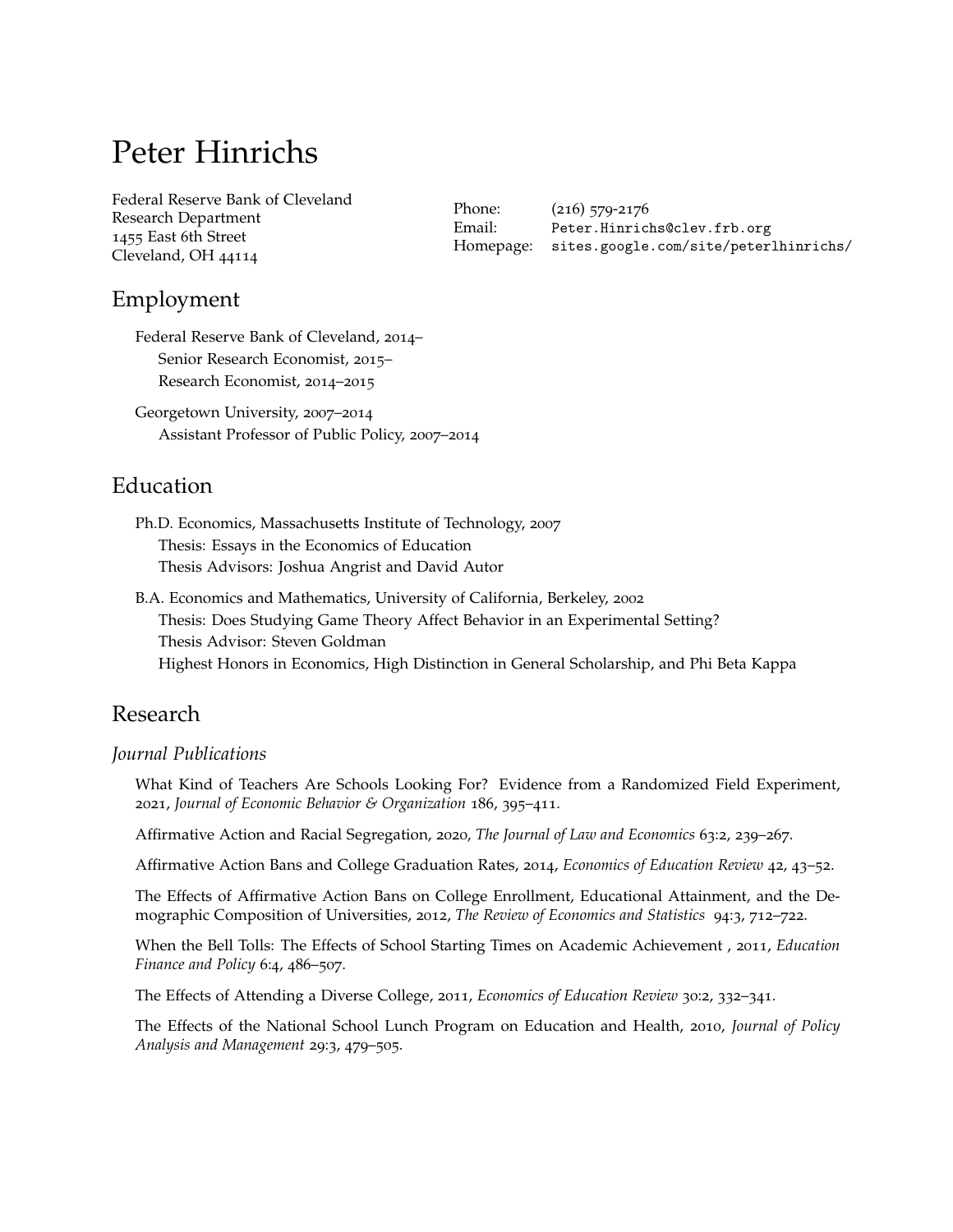*Working Papers and Research in Progress*

The Impact of Tobacco-Free School Laws on Student and Staff Smoking Behavior (with Rachana Bhatt), Federal Reserve Bank of Cleveland Working Paper 17-24, December 2017.

An Empirical Analysis of Racial Segregation in Higher Education, Federal Reserve Bank of Cleveland Working Paper 14-35, December 2014.

The Effects of College Desegregation Policy.

#### *Federal Reserve Bank of Cleveland Publications*

COVID-19 and Education: A Survey of the Research, *Economic Commentary*, March 1, 2021.

Do Affirmative Action Bans Cause Students to Move Across State Lines to Attend College?, *Economic Commentary*, February 26, 2020.

Custom Comparison Groups in the Integrated Postsecondary Education Data System, *Economic Commentary*, March 4, 2019.

College Endowments, *Economic Commentary*, May 17, 2018.

Trends in Revenues at US Colleges and Universities, 1987–2013, *Economic Commentary*, March 23, 2017.

Trends in Expenditures by US Colleges and Universities, 1987–2013, *Economic Commentary*, September 14, 2016.

Trends in Employment at US Colleges and Universities, 1987–2013, *Economic Commentary*, June 13, 2016.

Salaries of Private College Presidents (with Anne Chen), *Economic Trends*, February 24, 2016.

Racial and Ethnic Differences in College Major Choice, *Economic Trends*, March 31, 2015.

## Referee/Reviewer

#### *Journals*

AERA Open (4) • AEJ: Applied Economics • AEJ: Economic Policy (2) • American Economist • American Educational Research Journal  $(4) \bullet$  B.E. Journal of Economic Analysis and Policy  $(2) \bullet$  Contemporary Economic Policy • Development Southern Africa • Economic Inquiry (7) • Economic Journal • Economic Policy Review • Economics of Education Review (7) • Education Economics • Educational Evaluation and Policy Analysis (4) • Education Finance and Policy (6) • Education Next • Empirical Economics • Ethnicities • Evaluation and Program Planning • Higher Education Quarterly • International Tax and Public Finance • IZA Journal of Labor Economics • Journal of Economic Behavior & Organization (2) • Journal of Economic Literature • Journal of Ethnic and Migration Studies • Journal of Health Economics • Journal of Human Resources (6) • Journal of Labor Economics (4) • Journal of Policy Analysis and Management (10) • Journal of Population Economics (2) • Journal of Public Economics (6) • Labour Economics • Policy Studies Journal • Quarterly Journal of Economics (11) • Review of Economics and Statistics (2) • Review of Industrial Organization • School Effectiveness and School Improvement • Social Problems • Social Science Research • Social Science Quarterly • Social Service Review • Sociology of Education (2) • Socius • Southern Economic Journal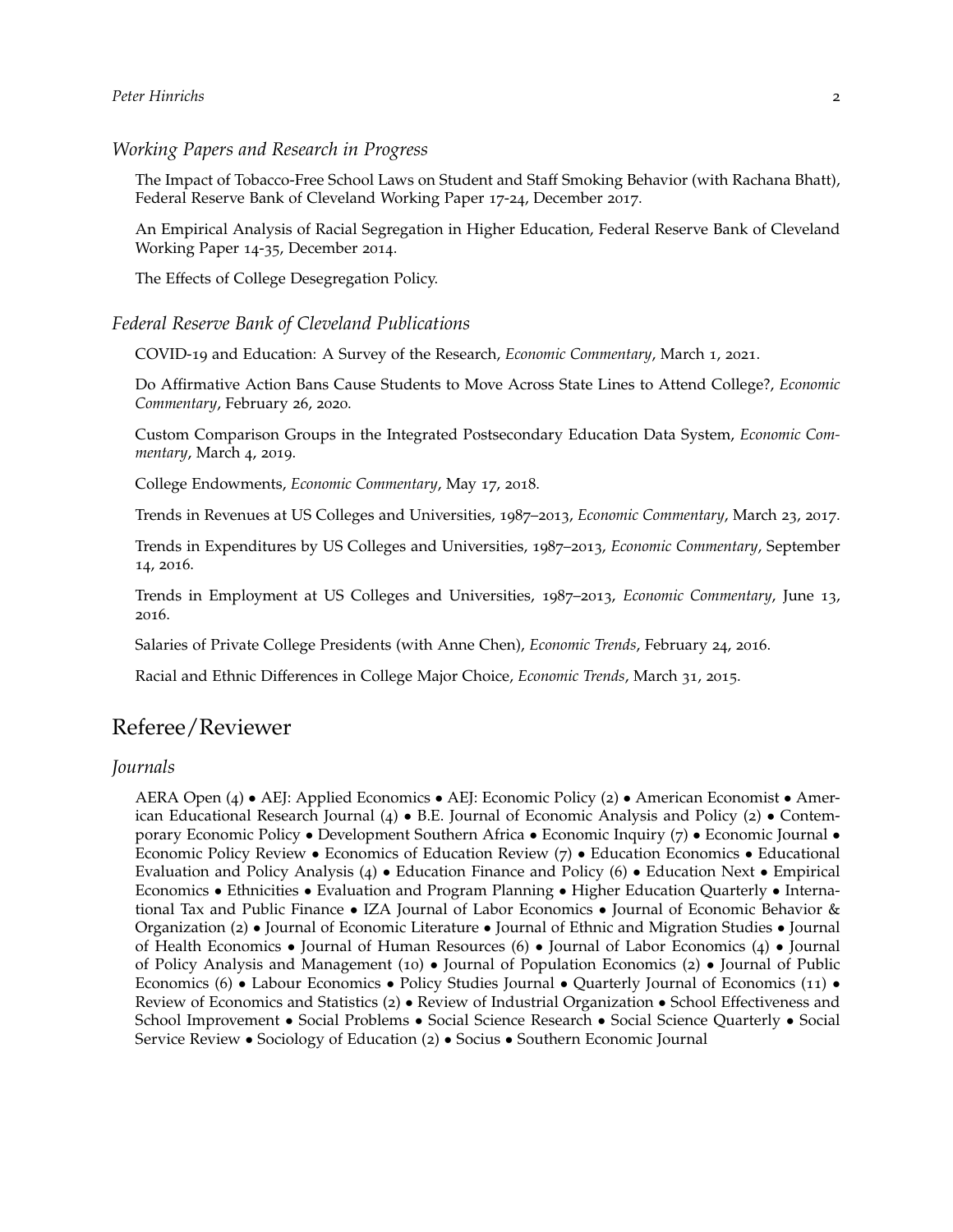## *Peter Hinrichs* 3

#### *Books, Conferences, and Funding Agencies*

CQ Press (2) • Association for Education Finance and Policy (2016, 2017) • Population Association of America (2013) • Louisiana Board of Regents • National Science Foundation

## Presentations

#### *Seminars*

American University • Brookings Institution • Bureau of Labor Statistics • Case Western Reserve University • Cleveland State University • College Board Advocacy & Policy Center • Columbia University • Cornell University • Federal Reserve Bank of Cleveland • Federal Reserve Bank of New York/New York University • Florida State University • Georgetown University • George Washington University • Georgia State University • Harvard University • Howard University • Kent State University • Massachusetts Institute of Technology • Mathematica Policy Research • Oberlin College • Ohio State University • Shanghai Jiao Tong University • Texas A&M University • University at Buffalo • University of Akron • University of Arkansas • University of California – Berkeley • University of California – Riverside • University of Colorado – Denver • University of Connecticut • University of Delaware • University of Illinois • University of Illinois – Chicago • University of Iowa • University of Maryland • University of Maryland – Baltimore County • University of Michigan • University of Missouri • University of Minnesota • University of Nevada • University of Washington

#### *Conferences*

Institute for Research on Poverty Summer Research Workshop: 2019 NBER Education Program Meeting: Spring 2013, Fall 2013 NBER Summer Institute: 2013 (DAE)

Cleveland Fed/Kentucky Workshop on the Economics of Education: 2018 Fed System Applied Microeconomics: 2017, 2021 (Day-Ahead) Fed System Regional Analysis: 2015

AEA: 2011, 2013, 2016 AEFA/AEFP: 2009, 2010, 2011, 2012, 2013, 2014, 2015 APPAM: 2010, 2011, 2012, 2013, 2014, 2015 SOLE: 2012, 2013, 2019, 2020 (EALE/SOLE/AASLE)

Advances with Field Experiments: 2019 Hong Kong Economic Association: 2014 Society of Government Economists: 2013

Eastern Economic Association: 2010 Midwest Economics Association: 2010 Southern Economic Association: 2010, 2014 Western Economic Association International: 2011, 2018, 2019